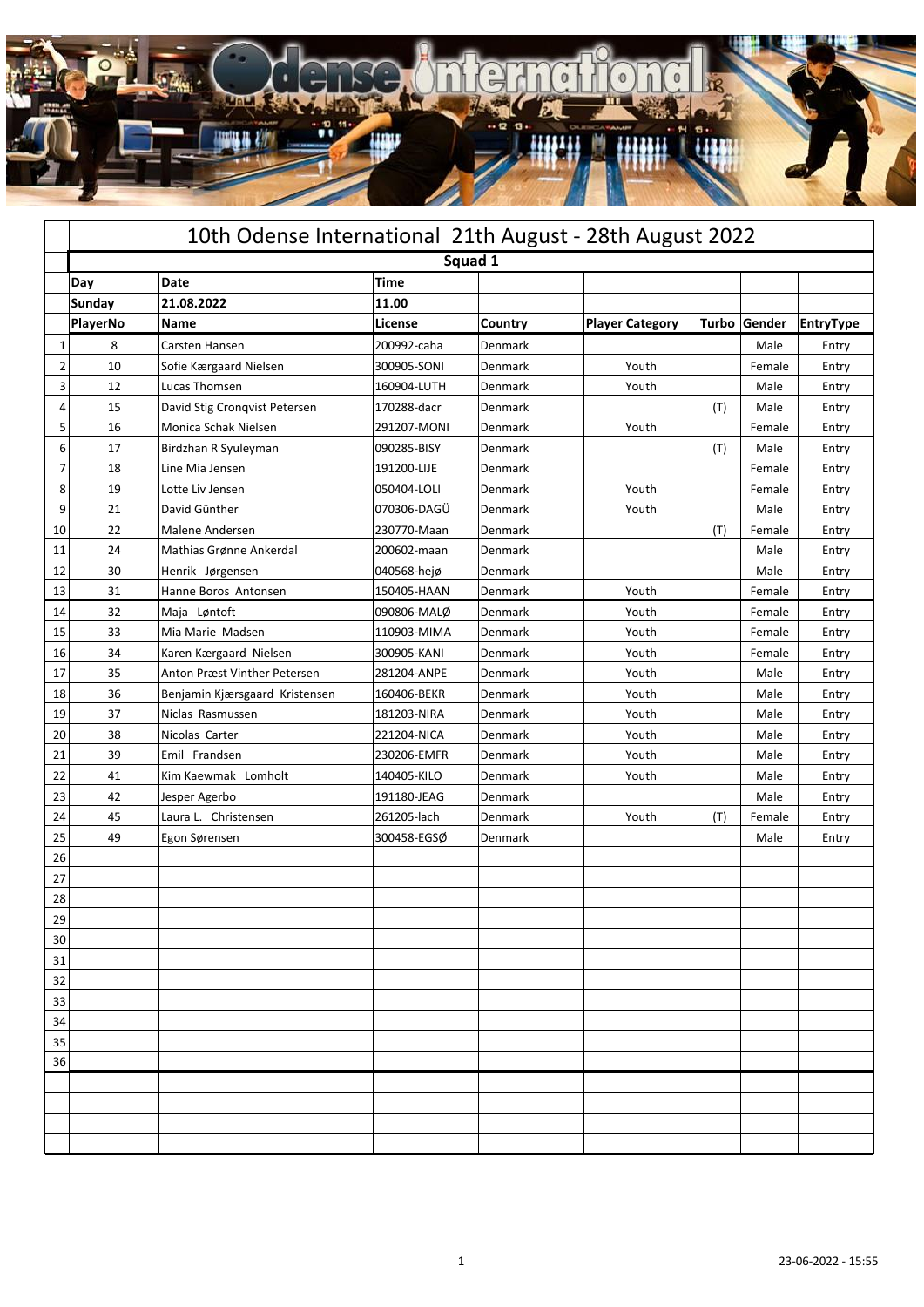

|                | 10th Odense International 21th August - 28th August 2022 |                               |             |         |                        |     |              |                  |  |
|----------------|----------------------------------------------------------|-------------------------------|-------------|---------|------------------------|-----|--------------|------------------|--|
|                |                                                          |                               | Squad 2     |         |                        |     |              |                  |  |
|                | Day                                                      | Date                          | <b>Time</b> |         |                        |     |              |                  |  |
|                | Sunday                                                   | 21.08.2022                    | 15.00       |         |                        |     |              |                  |  |
|                | PlayerNo                                                 | <b>Name</b>                   | License     | Country | <b>Player Category</b> |     | Turbo Gender | <b>EntryType</b> |  |
| $\mathbf{1}$   | $10\,$                                                   | Sofie Kærgaard Nielsen        | 300905-SONI | Denmark | Youth                  |     | Female       | Reentry          |  |
| $\overline{2}$ | 14                                                       | <b>Tobias Bryde</b>           | 290907-TOBR | Denmark | Youth                  |     | Male         | Entry            |  |
| 3              | 15                                                       | David Stig Cronqvist Petersen | 170288-dacr | Denmark |                        | (T) | Male         | Reentry          |  |
| 4              | 17                                                       | Birdzhan R Syuleyman          | 090285-BISY | Denmark |                        | (T) | Male         | Reentry          |  |
| 5              | 26                                                       | Rasmus Hyldahl                | 270382-rahy | Denmark |                        |     | Male         | Entry            |  |
| 6              | 47                                                       | Lone Toft Thomsen             | 031270-loth | Denmark |                        |     | Female       | Entry            |  |
| $\overline{7}$ | 48                                                       | Christine Hansen              | 281197-CHHA | Denmark |                        |     | Female       | Entry            |  |
| 8              |                                                          |                               |             |         |                        |     |              |                  |  |
| 9              |                                                          |                               |             |         |                        |     |              |                  |  |
| 10             |                                                          |                               |             |         |                        |     |              |                  |  |
| 11             |                                                          |                               |             |         |                        |     |              |                  |  |
| 12             |                                                          |                               |             |         |                        |     |              |                  |  |
| 13             |                                                          |                               |             |         |                        |     |              |                  |  |
| 14             |                                                          |                               |             |         |                        |     |              |                  |  |
| 15             |                                                          |                               |             |         |                        |     |              |                  |  |
| 16             |                                                          |                               |             |         |                        |     |              |                  |  |
| 17             |                                                          |                               |             |         |                        |     |              |                  |  |
| 18             |                                                          |                               |             |         |                        |     |              |                  |  |
| 19             |                                                          |                               |             |         |                        |     |              |                  |  |
| 20             |                                                          |                               |             |         |                        |     |              |                  |  |
| 21             |                                                          |                               |             |         |                        |     |              |                  |  |
| 22             |                                                          |                               |             |         |                        |     |              |                  |  |
| 23             |                                                          |                               |             |         |                        |     |              |                  |  |
| 24             |                                                          |                               |             |         |                        |     |              |                  |  |
| 25             |                                                          |                               |             |         |                        |     |              |                  |  |
| 26             |                                                          |                               |             |         |                        |     |              |                  |  |
| 27             |                                                          |                               |             |         |                        |     |              |                  |  |
| 28             |                                                          |                               |             |         |                        |     |              |                  |  |
| 29             |                                                          |                               |             |         |                        |     |              |                  |  |
| 30             |                                                          |                               |             |         |                        |     |              |                  |  |
| 31             |                                                          |                               |             |         |                        |     |              |                  |  |
| 32<br>33       |                                                          |                               |             |         |                        |     |              |                  |  |
| 34             |                                                          |                               |             |         |                        |     |              |                  |  |
|                |                                                          |                               |             |         |                        |     |              |                  |  |
| 35<br>36       |                                                          |                               |             |         |                        |     |              |                  |  |
|                |                                                          |                               |             |         |                        |     |              |                  |  |
|                |                                                          |                               |             |         |                        |     |              |                  |  |
|                |                                                          |                               |             |         |                        |     |              |                  |  |
|                |                                                          |                               |             |         |                        |     |              |                  |  |
|                |                                                          |                               |             |         |                        |     |              |                  |  |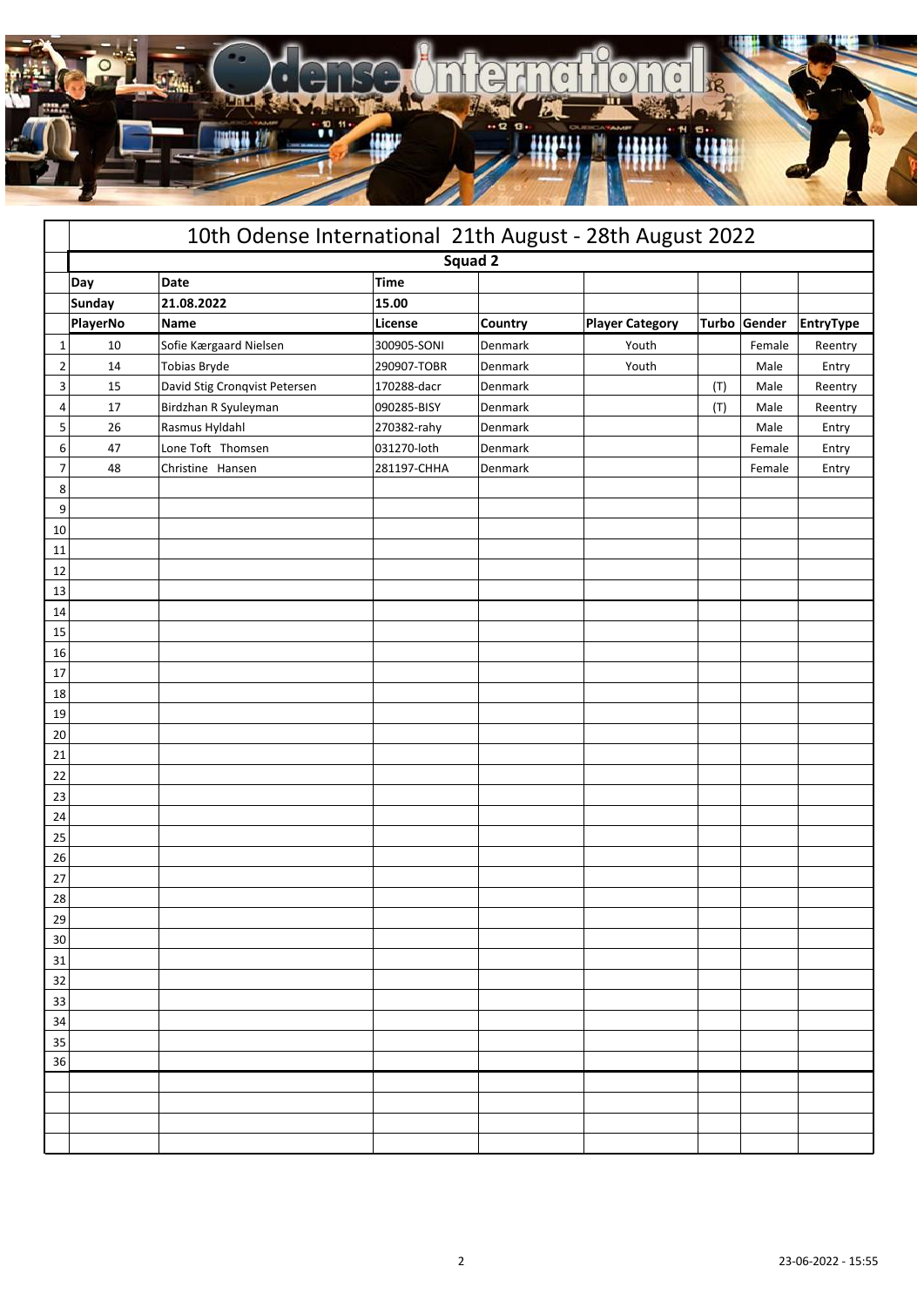

|    | 10th Odense International 21th August - 28th August 2022 |                         |             |                |                        |     |              |           |  |
|----|----------------------------------------------------------|-------------------------|-------------|----------------|------------------------|-----|--------------|-----------|--|
|    |                                                          |                         |             | Squad 3        |                        |     |              |           |  |
|    | Day                                                      | Date                    | <b>Time</b> |                |                        |     |              |           |  |
|    | Monday                                                   | 22.08.2022              | 19.00       |                |                        |     |              |           |  |
|    | PlayerNo                                                 | <b>Name</b>             | License     | <b>Country</b> | <b>Player Category</b> |     | Turbo Gender | EntryType |  |
| 1  | 20                                                       | Natalia de Lisser       | 140190-NALI | Denmark        |                        |     | Female       | Entry     |  |
| 2  | 24                                                       | Mathias Grønne Ankerdal | 200602-maan | Denmark        |                        |     | Male         | Reentry   |  |
| 3  | 27                                                       | Jann Thomsen            | 10600       | Germany        |                        | (T) | Male         | Entry     |  |
| 4  | 28                                                       | Thomas Larsen           | 191189-THLA | Denmark        |                        |     | Male         | Entry     |  |
| 5  | 29                                                       | Jan Andersen            | 090470-JAAN | Denmark        |                        |     | Male         | Entry     |  |
| 6  |                                                          |                         |             |                |                        |     |              |           |  |
| 7  |                                                          |                         |             |                |                        |     |              |           |  |
| 8  |                                                          |                         |             |                |                        |     |              |           |  |
| 9  |                                                          |                         |             |                |                        |     |              |           |  |
| 10 |                                                          |                         |             |                |                        |     |              |           |  |
| 11 |                                                          |                         |             |                |                        |     |              |           |  |
| 12 |                                                          |                         |             |                |                        |     |              |           |  |
| 13 |                                                          |                         |             |                |                        |     |              |           |  |
| 14 |                                                          |                         |             |                |                        |     |              |           |  |
| 15 |                                                          |                         |             |                |                        |     |              |           |  |
| 16 |                                                          |                         |             |                |                        |     |              |           |  |
| 17 |                                                          |                         |             |                |                        |     |              |           |  |
| 18 |                                                          |                         |             |                |                        |     |              |           |  |
| 19 |                                                          |                         |             |                |                        |     |              |           |  |
| 20 |                                                          |                         |             |                |                        |     |              |           |  |
| 21 |                                                          |                         |             |                |                        |     |              |           |  |
| 22 |                                                          |                         |             |                |                        |     |              |           |  |
| 23 |                                                          |                         |             |                |                        |     |              |           |  |
| 24 |                                                          |                         |             |                |                        |     |              |           |  |
|    |                                                          |                         |             |                |                        |     |              |           |  |
|    |                                                          |                         |             |                |                        |     |              |           |  |
|    |                                                          |                         |             |                |                        |     |              |           |  |
|    |                                                          |                         |             |                |                        |     |              |           |  |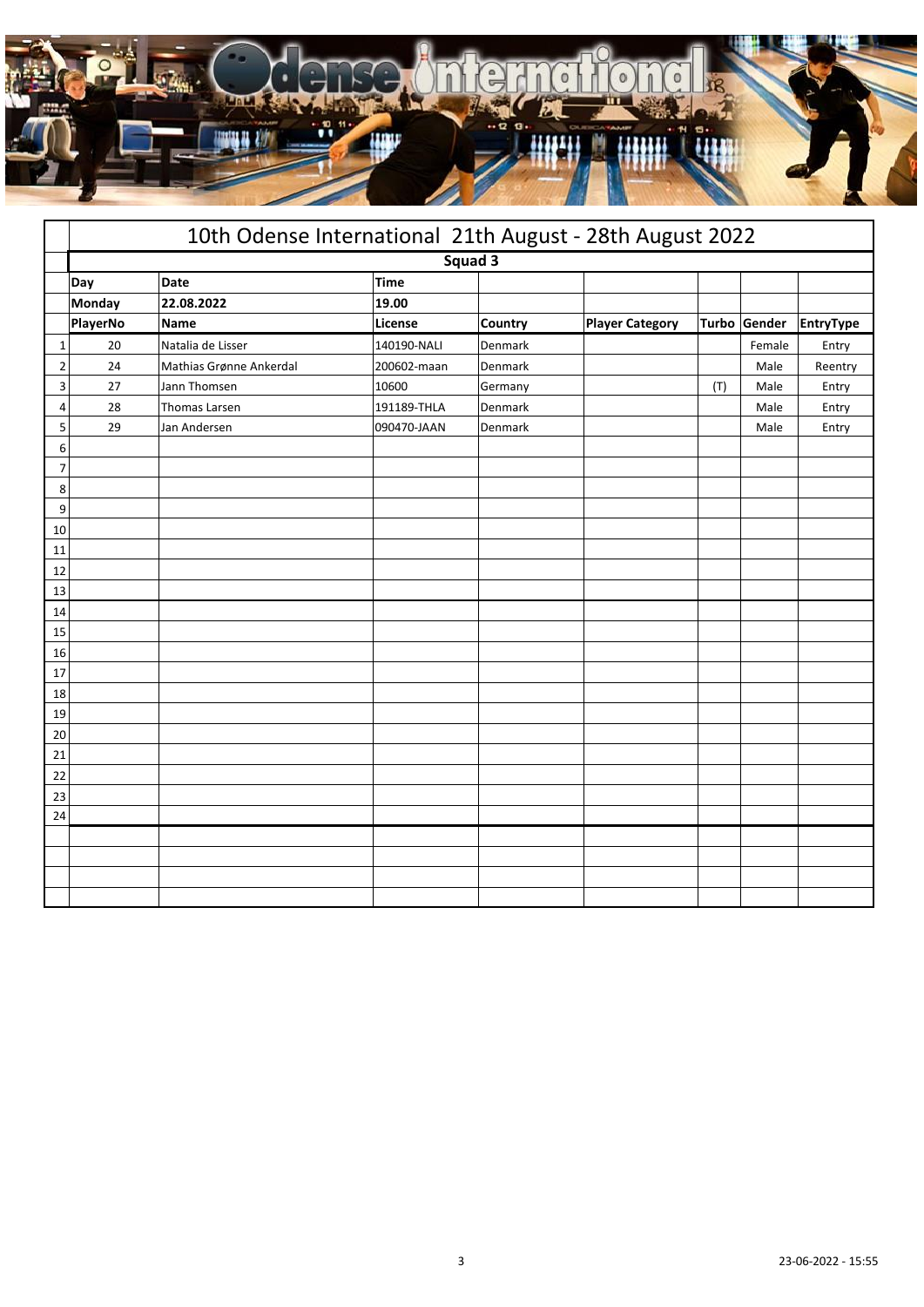

|                |                | 10th Odense International 21th August - 28th August 2022 |             |                |                        |     |              |                  |
|----------------|----------------|----------------------------------------------------------|-------------|----------------|------------------------|-----|--------------|------------------|
|                |                |                                                          | Squad 4     |                |                        |     |              |                  |
|                | Day            | Date                                                     | <b>Time</b> |                |                        |     |              |                  |
|                | <b>Tuesday</b> | 23.08.2022                                               | 19.00       |                |                        |     |              |                  |
|                | PlayerNo       | Name                                                     | License     | <b>Country</b> | <b>Player Category</b> |     | Turbo Gender | <b>EntryType</b> |
| 1              | 3              | Kenneth Truegaard                                        | 041170-ketr | Denmark        |                        | (T) | Male         | Entry            |
| $\overline{2}$ | 23             | <b>Troels Funder</b>                                     | 190558-TRFU | Denmark        |                        | (T) | Male         | Entry            |
| 3              | 27             | Jann Thomsen                                             | 10600       | Germany        |                        | (T) | Male         | Reentry          |
| 4              | 43             | Camilla Keller                                           | 091189-CAKE | Denmark        |                        |     | Female       | Entry            |
| 5              | 44             | Steffen Tang-Petersen                                    | 090287-STPE | Denmark        |                        |     | Male         | Entry            |
| 6              | 49             | Egon Sørensen                                            | 300458-EGSØ | Denmark        |                        |     | Male         | Reentry          |
| 7              |                |                                                          |             |                |                        |     |              |                  |
| 8              |                |                                                          |             |                |                        |     |              |                  |
| 9              |                |                                                          |             |                |                        |     |              |                  |
| 10             |                |                                                          |             |                |                        |     |              |                  |
| 11             |                |                                                          |             |                |                        |     |              |                  |
| 12             |                |                                                          |             |                |                        |     |              |                  |
| 13             |                |                                                          |             |                |                        |     |              |                  |
| 14             |                |                                                          |             |                |                        |     |              |                  |
| 15             |                |                                                          |             |                |                        |     |              |                  |
| 16             |                |                                                          |             |                |                        |     |              |                  |
| 17             |                |                                                          |             |                |                        |     |              |                  |
| 18             |                |                                                          |             |                |                        |     |              |                  |
| 19             |                |                                                          |             |                |                        |     |              |                  |
| 20             |                |                                                          |             |                |                        |     |              |                  |
| 21             |                |                                                          |             |                |                        |     |              |                  |
| 22             |                |                                                          |             |                |                        |     |              |                  |
| 23             |                |                                                          |             |                |                        |     |              |                  |
| 24             |                |                                                          |             |                |                        |     |              |                  |
|                |                |                                                          |             |                |                        |     |              |                  |
|                |                |                                                          |             |                |                        |     |              |                  |
|                |                |                                                          |             |                |                        |     |              |                  |
|                |                |                                                          |             |                |                        |     |              |                  |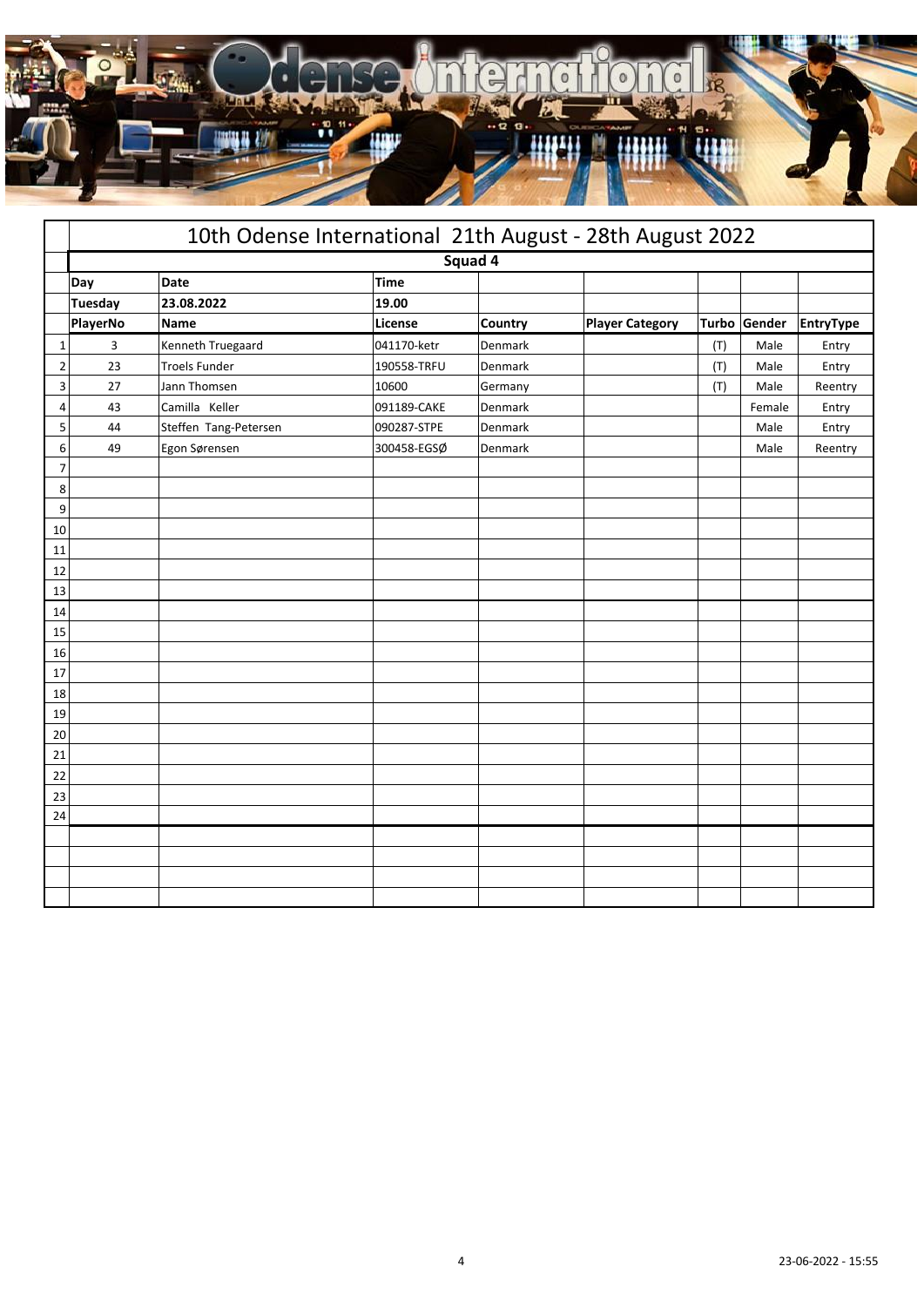

|                |           | 10th Odense International 21th August - 28th August 2022 |             |         |                        |     |              |                  |
|----------------|-----------|----------------------------------------------------------|-------------|---------|------------------------|-----|--------------|------------------|
|                |           |                                                          | Squad 5     |         |                        |     |              |                  |
|                | Day       | Date                                                     | <b>Time</b> |         |                        |     |              |                  |
|                | Wednesday | 24.08.2022                                               | 19.00       |         |                        |     |              |                  |
|                | PlayerNo  | Name                                                     | License     | Country | <b>Player Category</b> |     | Turbo Gender | <b>EntryType</b> |
| $\mathbf{1}$   | 9         | Marcus Christensen                                       | 091000mach  | Denmark |                        | (T) | Male         | Entry            |
| $\overline{2}$ | 29        | Jan Andersen                                             | 090470-JAAN | Denmark |                        |     | Male         | Reentry          |
| 3              | 51        | Stephan Unger                                            | 5786        | Germany |                        |     | Male         | Entry            |
| 4              | 52        | Benjamin Egeberg                                         | 5656        | 0       |                        |     | Male         | Entry            |
| 5              |           |                                                          |             |         |                        |     |              |                  |
| 6              |           |                                                          |             |         |                        |     |              |                  |
| $\overline{7}$ |           |                                                          |             |         |                        |     |              |                  |
| 8              |           |                                                          |             |         |                        |     |              |                  |
| 9              |           |                                                          |             |         |                        |     |              |                  |
| 10             |           |                                                          |             |         |                        |     |              |                  |
| 11             |           |                                                          |             |         |                        |     |              |                  |
| 12             |           |                                                          |             |         |                        |     |              |                  |
| 13             |           |                                                          |             |         |                        |     |              |                  |
| 14             |           |                                                          |             |         |                        |     |              |                  |
| 15             |           |                                                          |             |         |                        |     |              |                  |
| 16             |           |                                                          |             |         |                        |     |              |                  |
| 17             |           |                                                          |             |         |                        |     |              |                  |
| 18             |           |                                                          |             |         |                        |     |              |                  |
| 19             |           |                                                          |             |         |                        |     |              |                  |
| 20             |           |                                                          |             |         |                        |     |              |                  |
| 21             |           |                                                          |             |         |                        |     |              |                  |
| 22             |           |                                                          |             |         |                        |     |              |                  |
| 23             |           |                                                          |             |         |                        |     |              |                  |
| 24             |           |                                                          |             |         |                        |     |              |                  |
|                |           |                                                          |             |         |                        |     |              |                  |
|                |           |                                                          |             |         |                        |     |              |                  |
|                |           |                                                          |             |         |                        |     |              |                  |
|                |           |                                                          |             |         |                        |     |              |                  |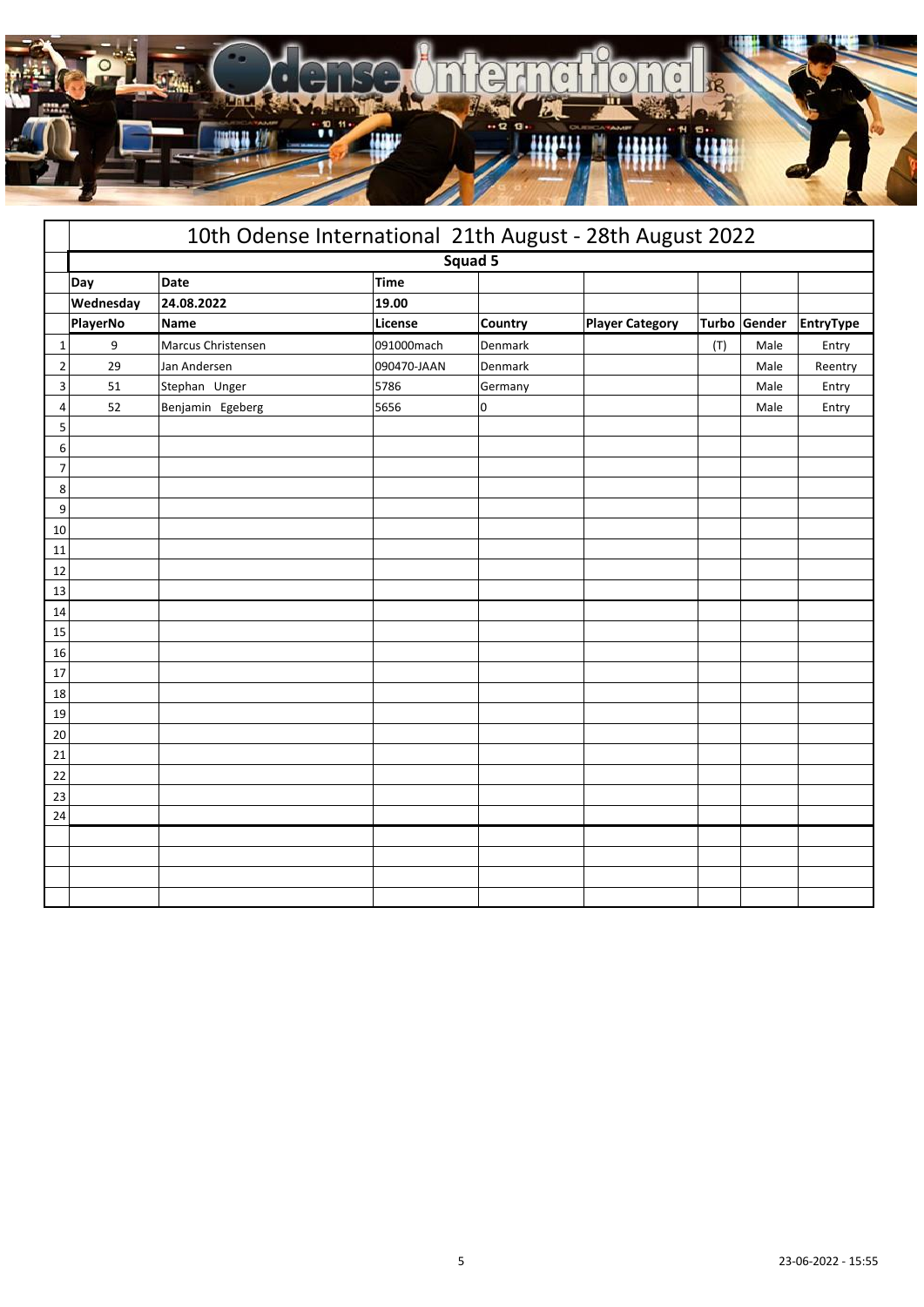

|                |              | 10th Odense International 21th August - 28th August 2022 |             |                |                        |     |              |                  |
|----------------|--------------|----------------------------------------------------------|-------------|----------------|------------------------|-----|--------------|------------------|
|                |              |                                                          |             | Squad 6        |                        |     |              |                  |
|                | Day          | Date                                                     | Time        |                |                        |     |              |                  |
|                | Thursday     | 25.08.2022                                               | 19.00       |                |                        |     |              |                  |
|                | PlayerNo     | Name                                                     | License     | <b>Country</b> | <b>Player Category</b> |     | Turbo Gender | <b>EntryType</b> |
| 1              | $\mathbf{1}$ | Alexander Castle                                         | 000352      | United Kingdom |                        | (T) | Male         | Entry            |
| $\overline{2}$ | 46           | Michael Sørensen                                         | 191066-MISØ | Denmark        |                        | (T) | Male         | Entry            |
| 3              | 51           | Stephan Unger                                            | 5786        | Germany        |                        |     | Male         | Reentry          |
| 4              | 52           | Benjamin Egeberg                                         | 5656        | 0              |                        |     | Male         | Reentry          |
| 5              |              |                                                          |             |                |                        |     |              |                  |
| 6              |              |                                                          |             |                |                        |     |              |                  |
| 7              |              |                                                          |             |                |                        |     |              |                  |
| 8              |              |                                                          |             |                |                        |     |              |                  |
| 9              |              |                                                          |             |                |                        |     |              |                  |
| 10             |              |                                                          |             |                |                        |     |              |                  |
| 11             |              |                                                          |             |                |                        |     |              |                  |
| 12             |              |                                                          |             |                |                        |     |              |                  |
| 13             |              |                                                          |             |                |                        |     |              |                  |
| 14<br>15       |              |                                                          |             |                |                        |     |              |                  |
|                |              |                                                          |             |                |                        |     |              |                  |
| 16<br>17       |              |                                                          |             |                |                        |     |              |                  |
| 18             |              |                                                          |             |                |                        |     |              |                  |
| 19             |              |                                                          |             |                |                        |     |              |                  |
| 20             |              |                                                          |             |                |                        |     |              |                  |
| 21             |              |                                                          |             |                |                        |     |              |                  |
| 22             |              |                                                          |             |                |                        |     |              |                  |
| 23             |              |                                                          |             |                |                        |     |              |                  |
| 24             |              |                                                          |             |                |                        |     |              |                  |
|                |              |                                                          |             |                |                        |     |              |                  |
|                |              |                                                          |             |                |                        |     |              |                  |
|                |              |                                                          |             |                |                        |     |              |                  |
|                |              |                                                          |             |                |                        |     |              |                  |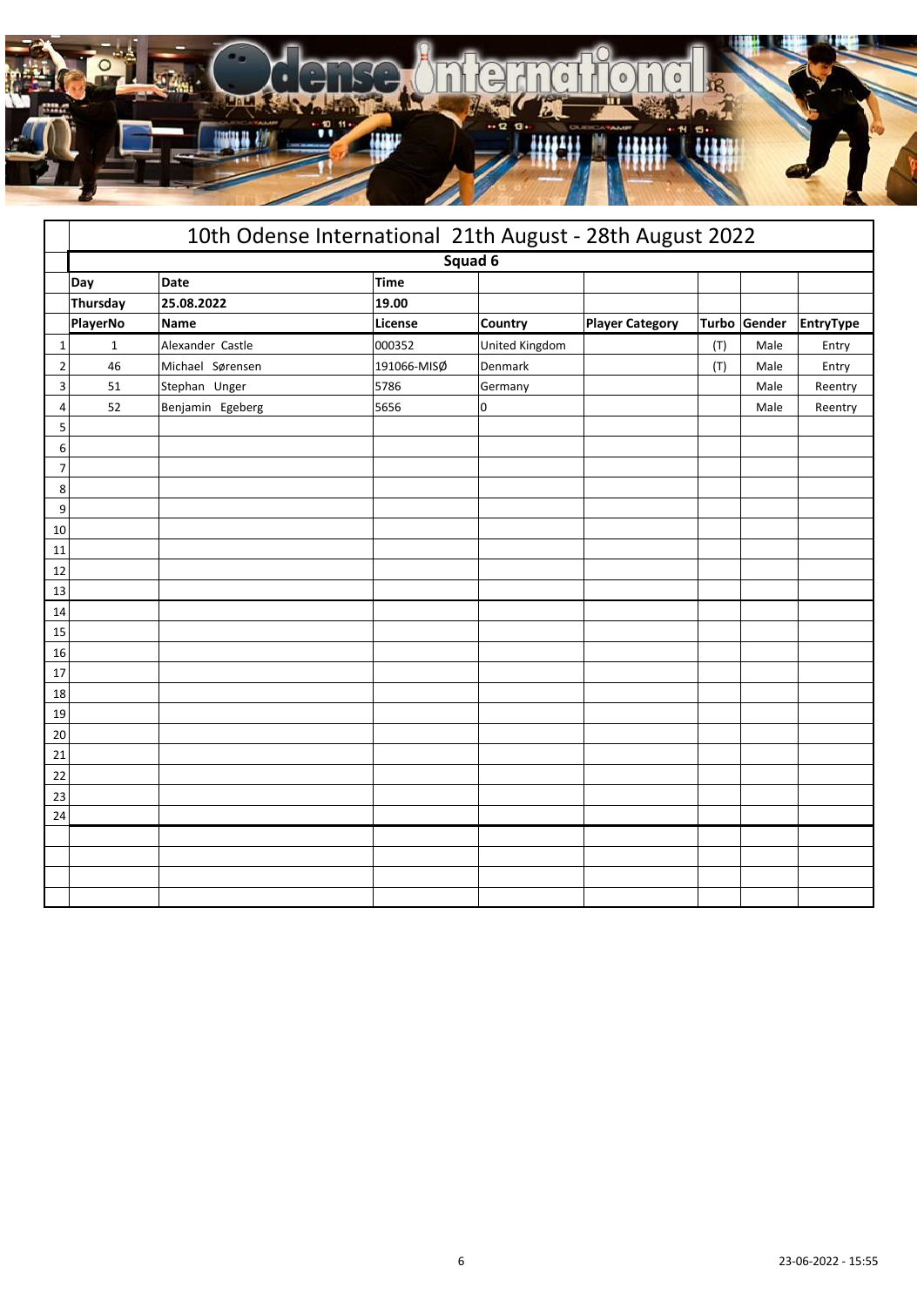

|                | 10th Odense International 21th August - 28th August 2022 |                          |             |         |                        |     |              |           |  |  |
|----------------|----------------------------------------------------------|--------------------------|-------------|---------|------------------------|-----|--------------|-----------|--|--|
|                |                                                          |                          | Squad 7     |         |                        |     |              |           |  |  |
|                | Day                                                      | Date                     | <b>Time</b> |         |                        |     |              |           |  |  |
|                | Friday                                                   | 26.08.2022               | 16.00       |         |                        |     |              |           |  |  |
|                | PlayerNo                                                 | Name                     | License     | Country | <b>Player Category</b> |     | Turbo Gender | EntryType |  |  |
| 1              | 3                                                        | Kenneth Truegaard        | 041170-ketr | Denmark |                        | (T) | Male         | Reentry   |  |  |
| $\overline{2}$ | 8                                                        | Carsten Hansen           | 200992-caha | Denmark |                        |     | Male         | Reentry   |  |  |
| 3              | 9                                                        | Marcus Christensen       | 091000mach  | Denmark |                        | (T) | Male         | Reentry   |  |  |
| 4              | $11\,$                                                   | Isabella R. Torres Nysom | 151005-ISNY | Denmark | Youth                  |     | Female       | Entry     |  |  |
| 5              | 22                                                       | Malene Andersen          | 230770-Maan | Denmark |                        | (T) | Female       | Reentry   |  |  |
| 6              | 24                                                       | Mathias Grønne Ankerdal  | 200602-maan | Denmark |                        |     | Male         | Reentry   |  |  |
| 7              | 28                                                       | Thomas Larsen            | 191189-THLA | Denmark |                        |     | Male         | Reentry   |  |  |
| 8              | 42                                                       | Jesper Agerbo            | 191180-JEAG | Denmark |                        |     | Male         | Reentry   |  |  |
| 9              |                                                          |                          |             |         |                        |     |              |           |  |  |
| 10             |                                                          |                          |             |         |                        |     |              |           |  |  |
| 11             |                                                          |                          |             |         |                        |     |              |           |  |  |
| 12             |                                                          |                          |             |         |                        |     |              |           |  |  |
| 13             |                                                          |                          |             |         |                        |     |              |           |  |  |
| 14             |                                                          |                          |             |         |                        |     |              |           |  |  |
| 15             |                                                          |                          |             |         |                        |     |              |           |  |  |
| 16             |                                                          |                          |             |         |                        |     |              |           |  |  |
| 17             |                                                          |                          |             |         |                        |     |              |           |  |  |
| 18             |                                                          |                          |             |         |                        |     |              |           |  |  |
| 19             |                                                          |                          |             |         |                        |     |              |           |  |  |
| 20             |                                                          |                          |             |         |                        |     |              |           |  |  |
| 21             |                                                          |                          |             |         |                        |     |              |           |  |  |
| 22             |                                                          |                          |             |         |                        |     |              |           |  |  |
| 23             |                                                          |                          |             |         |                        |     |              |           |  |  |
| 24             |                                                          |                          |             |         |                        |     |              |           |  |  |
| 25             |                                                          |                          |             |         |                        |     |              |           |  |  |
| 26<br>27       |                                                          |                          |             |         |                        |     |              |           |  |  |
| 28             |                                                          |                          |             |         |                        |     |              |           |  |  |
| 29             |                                                          |                          |             |         |                        |     |              |           |  |  |
| 30             |                                                          |                          |             |         |                        |     |              |           |  |  |
| 31             |                                                          |                          |             |         |                        |     |              |           |  |  |
| 32             |                                                          |                          |             |         |                        |     |              |           |  |  |
| 33             |                                                          |                          |             |         |                        |     |              |           |  |  |
| 34             |                                                          |                          |             |         |                        |     |              |           |  |  |
| 35             |                                                          |                          |             |         |                        |     |              |           |  |  |
| 36             |                                                          |                          |             |         |                        |     |              |           |  |  |
|                |                                                          |                          |             |         |                        |     |              |           |  |  |
|                |                                                          |                          |             |         |                        |     |              |           |  |  |
|                |                                                          |                          |             |         |                        |     |              |           |  |  |
|                |                                                          |                          |             |         |                        |     |              |           |  |  |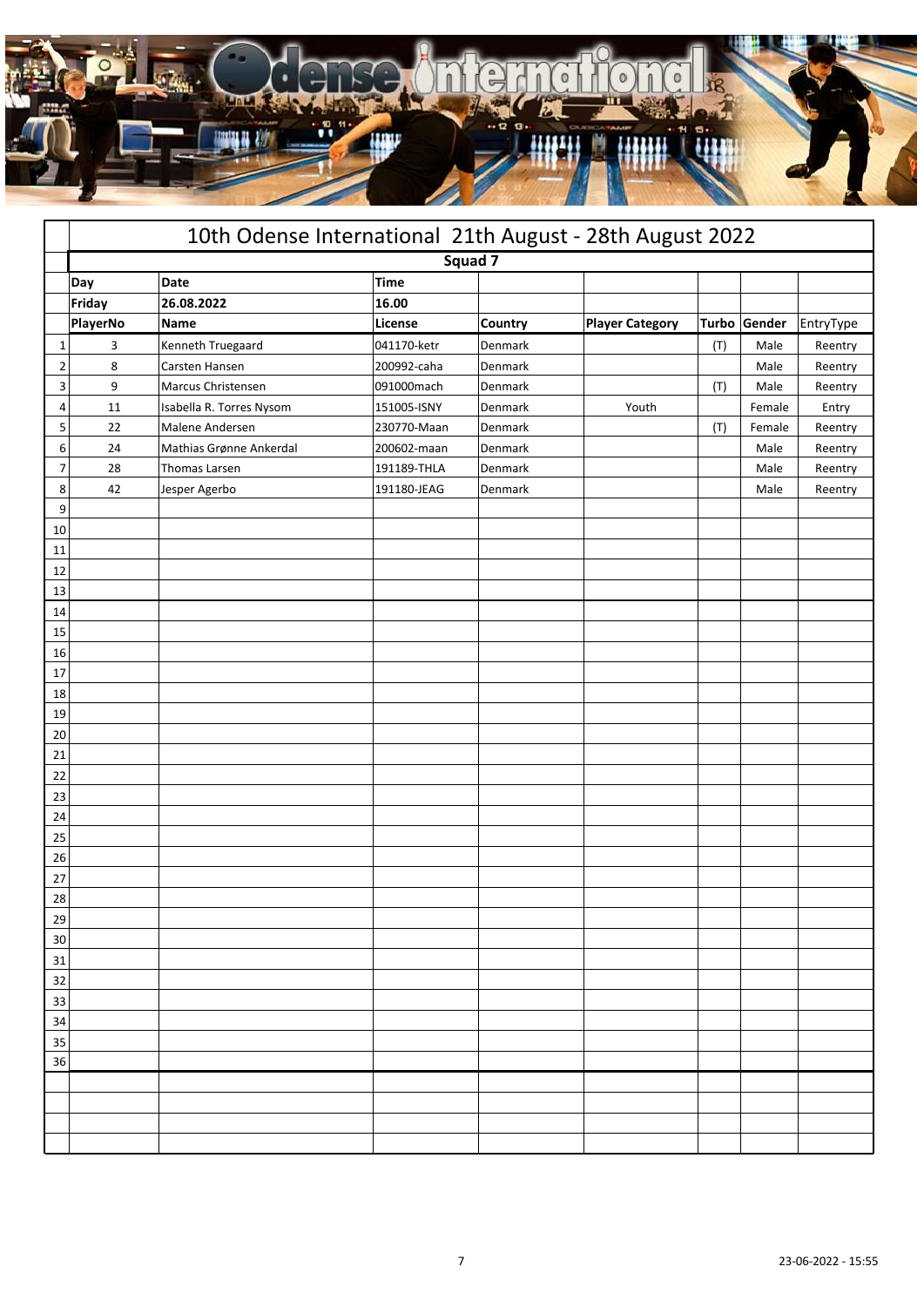

|                | 10th Odense International 21th August - 28th August 2022 |                       |              |                       |                        |       |        |                  |
|----------------|----------------------------------------------------------|-----------------------|--------------|-----------------------|------------------------|-------|--------|------------------|
|                |                                                          |                       | Squad 8      |                       |                        |       |        |                  |
|                | Day                                                      | Date                  | <b>Time</b>  |                       |                        |       |        |                  |
|                | Friday                                                   | 26.08.2022            | 20.00        |                       |                        |       |        |                  |
|                | PlayerNo                                                 | <b>Name</b>           | License      | Country               | <b>Player Category</b> | Turbo | Gender | <b>EntryType</b> |
| $\mathbf 1$    | 1                                                        | Alexander Castle      | 000352       | <b>United Kingdom</b> |                        | (T)   | Male   | Reentry          |
| $\overline{2}$ | 4                                                        | Mike Bergmann         | 1272969      | Netherlands           |                        | (T)   | Male   | Entry            |
| 3              | 5                                                        | V.W. Vluggen          | 1259717      | Netherlands           |                        | (T)   | Male   | Entry            |
| 4              | 13                                                       | Jonas Dons            | 200101-jodo  | Denmark               |                        | (T)   | Male   | Entry            |
| 5              | 25                                                       | Bjørn Saksager Jensen | 011092-BJJE  | Denmark               |                        |       | Male   | Entry            |
| 6              | 50                                                       | Carl Eklund           | m101005CAR01 | Sweden                | Youth                  |       | Male   | Entry            |
| 7              |                                                          |                       |              |                       |                        |       |        |                  |
| 8              |                                                          |                       |              |                       |                        |       |        |                  |
| 9              |                                                          |                       |              |                       |                        |       |        |                  |
| 10             |                                                          |                       |              |                       |                        |       |        |                  |
| 11             |                                                          |                       |              |                       |                        |       |        |                  |
| 12             |                                                          |                       |              |                       |                        |       |        |                  |
| 13             |                                                          |                       |              |                       |                        |       |        |                  |
| 14             |                                                          |                       |              |                       |                        |       |        |                  |
| 15             |                                                          |                       |              |                       |                        |       |        |                  |
| 16             |                                                          |                       |              |                       |                        |       |        |                  |
| 17             |                                                          |                       |              |                       |                        |       |        |                  |
| 18             |                                                          |                       |              |                       |                        |       |        |                  |
| 19             |                                                          |                       |              |                       |                        |       |        |                  |
| 20             |                                                          |                       |              |                       |                        |       |        |                  |
| 21             |                                                          |                       |              |                       |                        |       |        |                  |
| 22             |                                                          |                       |              |                       |                        |       |        |                  |
| 23<br>24       |                                                          |                       |              |                       |                        |       |        |                  |
| 25             |                                                          |                       |              |                       |                        |       |        |                  |
| 26             |                                                          |                       |              |                       |                        |       |        |                  |
| 27             |                                                          |                       |              |                       |                        |       |        |                  |
| 28             |                                                          |                       |              |                       |                        |       |        |                  |
| 29             |                                                          |                       |              |                       |                        |       |        |                  |
| 30             |                                                          |                       |              |                       |                        |       |        |                  |
| 31             |                                                          |                       |              |                       |                        |       |        |                  |
| 32             |                                                          |                       |              |                       |                        |       |        |                  |
| 33             |                                                          |                       |              |                       |                        |       |        |                  |
| 34             |                                                          |                       |              |                       |                        |       |        |                  |
| 35             |                                                          |                       |              |                       |                        |       |        |                  |
| 36             |                                                          |                       |              |                       |                        |       |        |                  |
|                |                                                          |                       |              |                       |                        |       |        |                  |
|                |                                                          |                       |              |                       |                        |       |        |                  |
|                |                                                          |                       |              |                       |                        |       |        |                  |
|                |                                                          |                       |              |                       |                        |       |        |                  |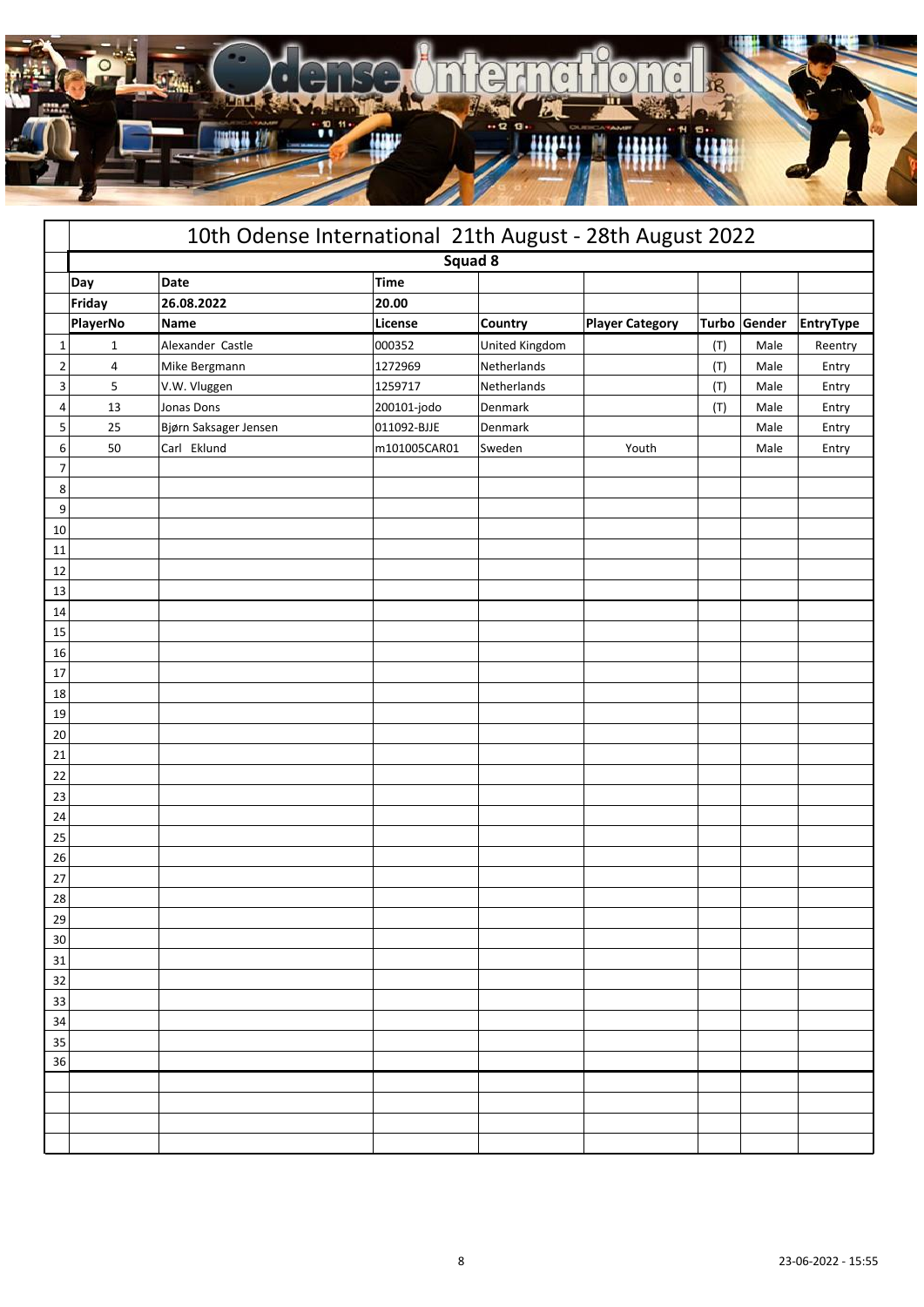

|                |                | 10th Odense International 21th August - 28th August 2022 |              |                |                        |     |              |                  |  |  |  |
|----------------|----------------|----------------------------------------------------------|--------------|----------------|------------------------|-----|--------------|------------------|--|--|--|
|                |                |                                                          | Squad 9      |                |                        |     |              |                  |  |  |  |
|                | Day            | Date                                                     | <b>Time</b>  |                |                        |     |              |                  |  |  |  |
|                | Saturday       | 27.08.2022                                               | 10.00        |                |                        |     |              |                  |  |  |  |
|                | PlayerNo       | Name                                                     | License      | Country        | <b>Player Category</b> |     | Turbo Gender | <b>EntryType</b> |  |  |  |
| 1              | $\mathbf{1}$   | Alexander Castle                                         | 000352       | United Kingdom |                        | (T) | Male         | Reentry          |  |  |  |
| $\overline{2}$ | 4              | Mike Bergmann                                            | 1272969      | Netherlands    |                        | (T) | Male         | Reentry          |  |  |  |
| 3              | 5              | V.W. Vluggen                                             | 1259717      | Netherlands    |                        | (T) | Male         | Reentry          |  |  |  |
| 4              | 6              | Rikke Bork                                               | 100569-RIQW  | Denmark        |                        |     | Female       | Entry            |  |  |  |
| 5              | $\overline{7}$ | Christian Bork                                           | 080870-CHNA  | Denmark        |                        |     | Male         | Entry            |  |  |  |
| 6              | 13             | Jonas Dons                                               | 200101-jodo  | Denmark        |                        | (T) | Male         | Reentry          |  |  |  |
| 7              | 15             | David Stig Cronqvist Petersen                            | 170288-dacr  | Denmark        |                        | (T) | Male         | Reentry          |  |  |  |
| 8              | 22             | Malene Andersen                                          | 230770-Maan  | Denmark        |                        | (T) | Female       | Reentry          |  |  |  |
| 9              | 50             | Carl Eklund                                              | m101005CAR01 | Sweden         | Youth                  |     | Male         | Reentry          |  |  |  |
| 10             |                |                                                          |              |                |                        |     |              |                  |  |  |  |
| 11             |                |                                                          |              |                |                        |     |              |                  |  |  |  |
| 12             |                |                                                          |              |                |                        |     |              |                  |  |  |  |
| 13             |                |                                                          |              |                |                        |     |              |                  |  |  |  |
| 14             |                |                                                          |              |                |                        |     |              |                  |  |  |  |
| 15             |                |                                                          |              |                |                        |     |              |                  |  |  |  |
| 16             |                |                                                          |              |                |                        |     |              |                  |  |  |  |
| 17             |                |                                                          |              |                |                        |     |              |                  |  |  |  |
| 18             |                |                                                          |              |                |                        |     |              |                  |  |  |  |
| 19             |                |                                                          |              |                |                        |     |              |                  |  |  |  |
| 20             |                |                                                          |              |                |                        |     |              |                  |  |  |  |
| 21             |                |                                                          |              |                |                        |     |              |                  |  |  |  |
| 22             |                |                                                          |              |                |                        |     |              |                  |  |  |  |
| 23             |                |                                                          |              |                |                        |     |              |                  |  |  |  |
| 24             |                |                                                          |              |                |                        |     |              |                  |  |  |  |
| 25<br>26       |                |                                                          |              |                |                        |     |              |                  |  |  |  |
| 27             |                |                                                          |              |                |                        |     |              |                  |  |  |  |
| 28             |                |                                                          |              |                |                        |     |              |                  |  |  |  |
| 29             |                |                                                          |              |                |                        |     |              |                  |  |  |  |
| 30             |                |                                                          |              |                |                        |     |              |                  |  |  |  |
| 31             |                |                                                          |              |                |                        |     |              |                  |  |  |  |
| 32             |                |                                                          |              |                |                        |     |              |                  |  |  |  |
| 33             |                |                                                          |              |                |                        |     |              |                  |  |  |  |
| 34             |                |                                                          |              |                |                        |     |              |                  |  |  |  |
| 35             |                |                                                          |              |                |                        |     |              |                  |  |  |  |
| 36             |                |                                                          |              |                |                        |     |              |                  |  |  |  |
|                |                |                                                          |              |                |                        |     |              |                  |  |  |  |
|                |                |                                                          |              |                |                        |     |              |                  |  |  |  |
|                |                |                                                          |              |                |                        |     |              |                  |  |  |  |
|                |                |                                                          |              |                |                        |     |              |                  |  |  |  |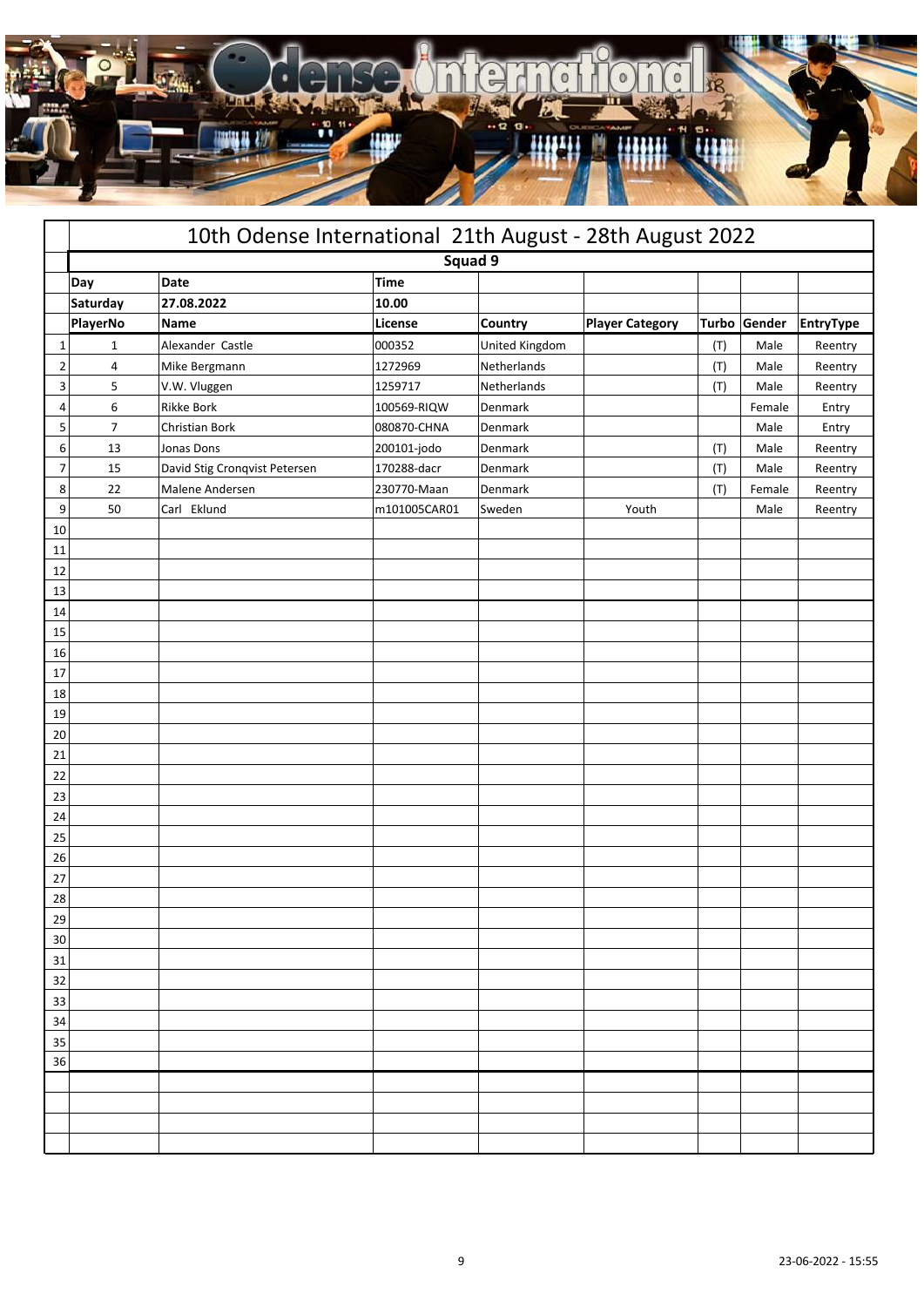

|                |          | 10th Odense International 21th August - 28th August 2022 |             |         |                        |              |        |                  |
|----------------|----------|----------------------------------------------------------|-------------|---------|------------------------|--------------|--------|------------------|
|                |          |                                                          | Squad 10    |         |                        |              |        |                  |
|                | Day      | <b>Date</b>                                              | <b>Time</b> |         |                        |              |        |                  |
|                | Saturday | 27.08.2022                                               | 14.00       |         |                        |              |        |                  |
|                | PlayerNo | Name                                                     | License     | Country | <b>Player Category</b> | <b>Turbo</b> | Gender | <b>EntryType</b> |
| 1              | 8        | Carsten Hansen                                           |             | Denmark |                        |              | Male   | Reentry          |
| $\overline{2}$ | 9        | Marcus Christensen                                       |             | Denmark |                        | (T)          | Male   | Reentry          |
| 3              | 15       | David Stig Cronqvist Petersen                            |             | Denmark |                        | (T)          | Male   | Reentry          |
| 4              | 24       | Mathias Grønne Ankerdal                                  |             | Denmark |                        |              | Male   | Reentry          |
| 5              | 25       | Bjørn Saksager Jensen                                    |             | Denmark |                        |              | Male   | Reentry          |
| 6              | 26       | Rasmus Hyldahl                                           |             | Denmark |                        |              | Male   | Reentry          |
| $\overline{7}$ | 28       | Thomas Larsen                                            |             | Denmark |                        |              | Male   | Reentry          |
| 8              | 29       | Jan Andersen                                             |             | Denmark |                        |              | Male   | Reentry          |
| 9              | 40       | Allan Kehlet                                             |             | Denmark |                        | (T)          | Male   | Entry            |
| 10             | 42       | Jesper Agerbo                                            |             | Denmark |                        |              | Male   | Reentry          |
| 11             | 43       | Camilla Keller                                           |             | Denmark |                        |              | Female | Reentry          |
| 12             | 44       | Steffen Tang-Petersen                                    |             | Denmark |                        |              | Male   | Reentry          |
| 13             | 46       | Michael Sørensen                                         |             | Denmark |                        | (T)          | Male   | Reentry          |
| 14             | 48       | Christine Hansen                                         |             | Denmark |                        |              | Female | Reentry          |
| 15             | 50       | Carl Eklund                                              |             | Sweden  | Youth                  |              | Male   | Reentry          |
| 16             | 51       | Stephan Unger                                            |             | Germany |                        |              | Male   | Reentry          |
| 17             | 52       | Benjamin Egeberg                                         |             | 0       |                        |              | Male   | Reentry          |
| 18             |          |                                                          |             |         |                        |              |        |                  |
| 19             |          |                                                          |             |         |                        |              |        |                  |
| 20             |          |                                                          |             |         |                        |              |        |                  |
| 21             |          |                                                          |             |         |                        |              |        |                  |
| 22             |          |                                                          |             |         |                        |              |        |                  |
| 23             |          |                                                          |             |         |                        |              |        |                  |
| 24             |          |                                                          |             |         |                        |              |        |                  |
| 25             |          |                                                          |             |         |                        |              |        |                  |
| 26             |          |                                                          |             |         |                        |              |        |                  |
| 27             |          |                                                          |             |         |                        |              |        |                  |
| 28             |          |                                                          |             |         |                        |              |        |                  |
| 29             |          |                                                          |             |         |                        |              |        |                  |
| 30             |          |                                                          |             |         |                        |              |        |                  |
| 31             |          |                                                          |             |         |                        |              |        |                  |
| 32             |          |                                                          |             |         |                        |              |        |                  |
| 33             |          |                                                          |             |         |                        |              |        |                  |
| 34             |          |                                                          |             |         |                        |              |        |                  |
| 35             |          |                                                          |             |         |                        |              |        |                  |
| 36             |          |                                                          |             |         |                        |              |        |                  |
|                |          |                                                          |             |         |                        |              |        |                  |
|                |          |                                                          |             |         |                        |              |        |                  |
|                |          |                                                          |             |         |                        |              |        |                  |
|                |          |                                                          |             |         |                        |              |        |                  |